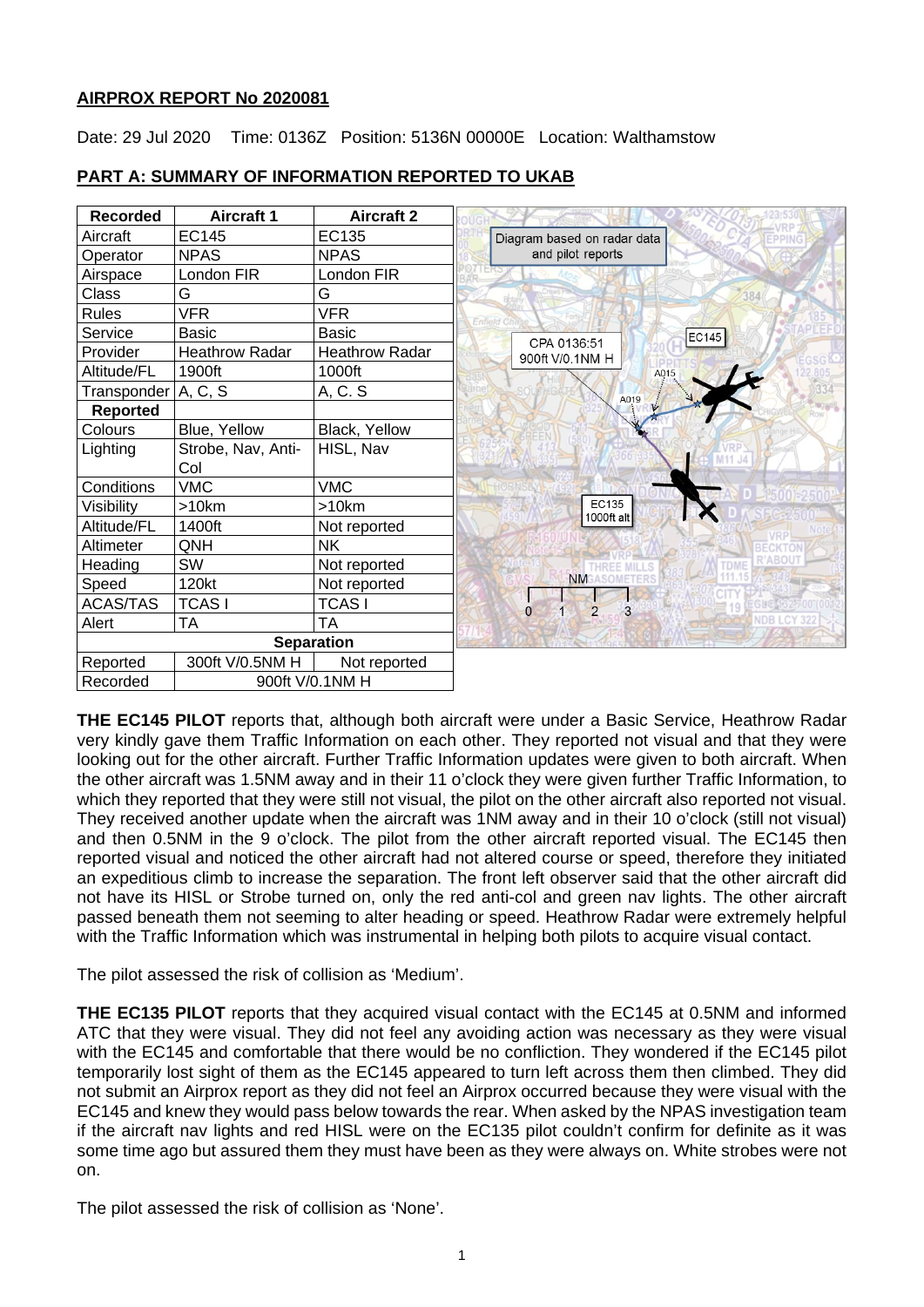**THE HEATHROW RADAR CONTROLLER** reports that they were working the 2 helicopters outside Controlled Airspace on a Basic Service. The controller believed the aircraft were getting rather close to each other, so they elected to provide Traffic Information to both pilots on the location of the other aircraft. As they became very close both pilots reported visual with the other aircraft. No mention was made on frequency of an Airprox and both crews seemed quite happy.

## **Factual Background**

The weather at London City Airport was recorded as follows:

METAR EGLC 290120Z AUTO 28007KT 9999 NCD 15/07 Q1019

## **Analysis and Investigation**

## **NATS ATSI**

An EC145 helicopter, was operating outside Controlled Airspace in receipt of a Basic Service from the Heathrow Intermediate Approach (LL INT) controller.

An EC135 helicopter, was operating within the same area, also under a Basic Service from the LL INT controller.

At 01:35:38 (all times UTC) the pilot of the EC145 requested to route to a reference point known to both the EC145 pilot and the LL INT controller. This was approved by the LL INT controller, and Traffic Information was passed relating to the EC135. Reciprocal Traffic Information was then passed to the pilot of the EC135. The LL INT controller asked the pilot of the EC145 at 01:36:06 if they were visual with the EC135. The pilot was not visual and further Traffic Information was then provided at a range of 1nm, three hundred feet below. The pilot of the EC145 reported they were still not visual.



Figure 1:

The trajectory of the helicopters is shown in Figure 1. At 01:36:22 the LL INT controller asked the pilot of the EC135 if they were visual with the EC145, and the pilot of the EC135 responded that they were visual. The pilot of the EC145 reported visual with the EC135 at 01:36:30.

The EC145 pilot initiated a climb, and at the closest point of lateral approach there was 900ft indicated vertically between the aircraft (Figure 2).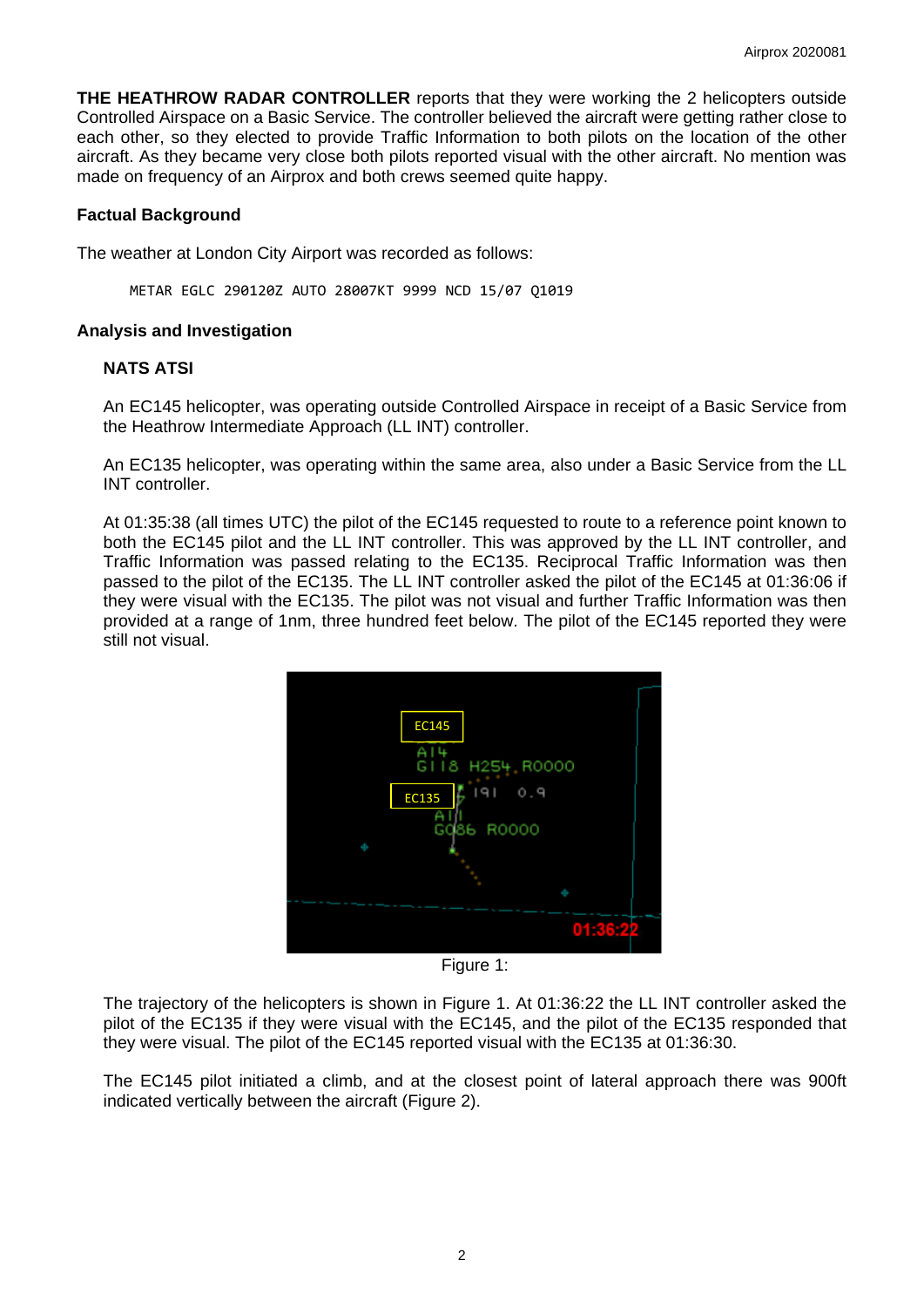

Figure 2: CPA

There was no mention on the frequency to an Airprox, however the pilot of the EC145 later filed the event as an Airprox.

Given that the climb initiated by the pilot of the EC145 was to increase separation, this was not deemed to be a critical manoeuvre to avoid a collision.

The EC145 and EC135 pilots were operating under a Basic Service outside Controlled Airspace. As such there were no separation requirements.

## **UKAB Secretariat**

The EC145 and EC135 pilots shared an equal responsibility for collision avoidance and not to operate in such proximity to other aircraft as to create a collision hazard.<sup>[1](#page-2-0)</sup> If the incident geometry is considered as converging then the EC135 pilot was required to give way to the EC145.<sup>[2](#page-2-1)</sup>



Figure 3: The EC135 passes behind the EC145

## **NPAS Occurrence Investigation**

The pilot of the EC135 called visual with the EC145 and did not feel there was any need to alter course. The pilot of the EC145 called visual shortly after and did not see the pilot of the EC135 alter course, so initiated a climb to increase separation. Perception is the probable cause for this being reported as an Airprox as one pilot, after consideration and debriefing with the crew, felt it was an Airprox and the other did not. The EC135 pilot was confident that there would be no confliction after reporting visual and was happy to continue, the EC145 pilot felt there was a possible confliction and took avoiding action by climbing to minimise any perceived risk. There is no criticism in the EC145 pilot taking this action.

<span id="page-2-0"></span><sup>1</sup> SERA.3205 Proximity.

<span id="page-2-1"></span><sup>&</sup>lt;sup>2</sup> SERA.3210 Right-of-way (c)(2) Converging.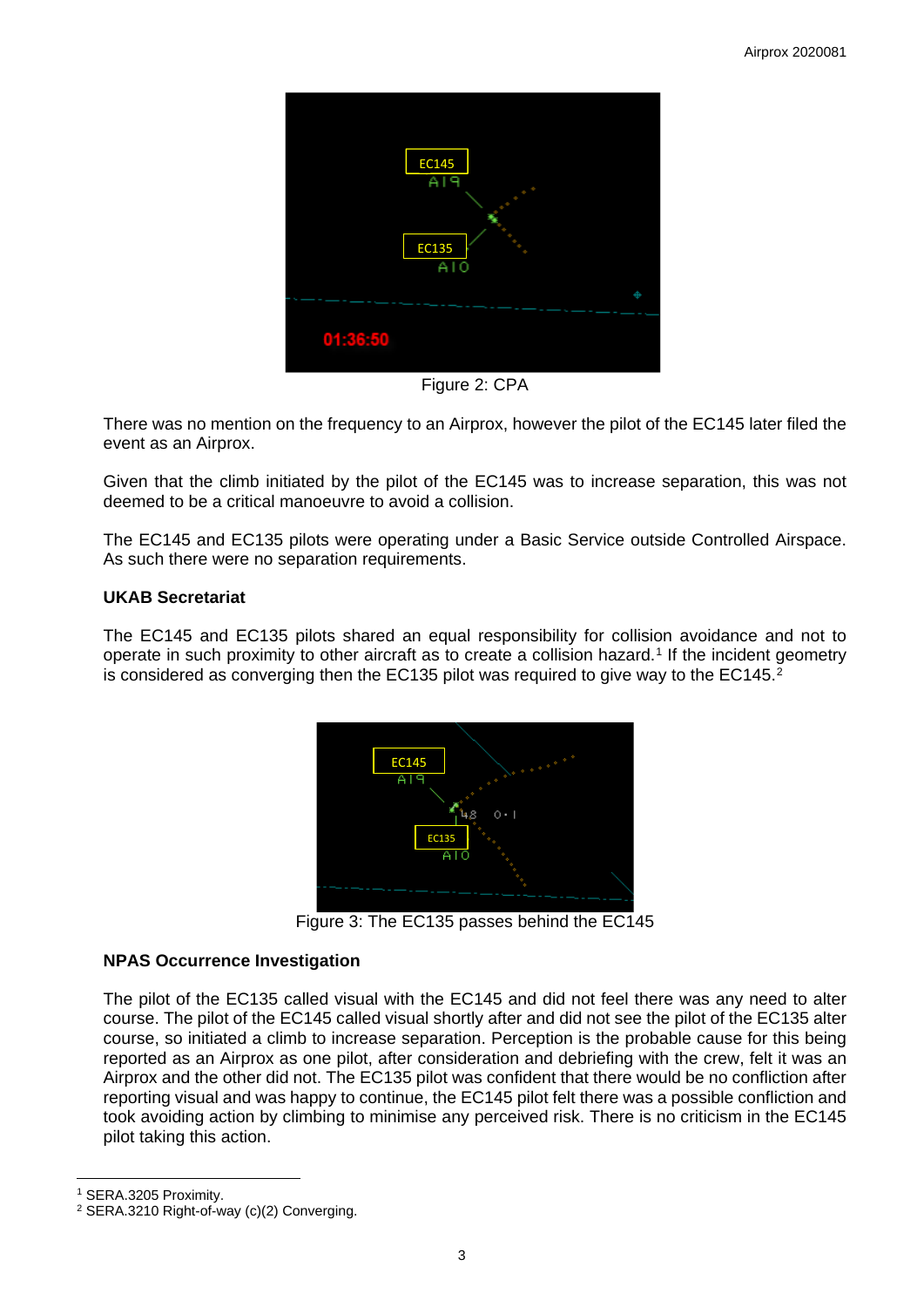#### **Summary**

An Airprox was reported when an EC145 and an EC135 flew into proximity at Walthamstow at 0136Z on Wednesday 29th July 2020. Both pilots were operating under VFR in VMC, both pilots in receipt of a Basic Service from Heathrow.

#### **PART B: SUMMARY OF THE BOARD'S DISCUSSIONS**

Information available consisted of reports from both pilots, radar photographs/video recordings and reports from the air traffic controller involved. Relevant contributory factors mentioned during the Board's discussions are highlighted within the text in bold, with the numbers referring to the Contributory Factors table displayed in Part C.

Due to the exceptional circumstances presented by the coronavirus pandemic, this incident was assessed as part of a 'virtual' UK Airprox Board meeting where members provided dial-in/VTC comments.

The Board began by looking at the actions of the Heathrow controller. Both aircraft were on a Basic Service but, even though the controller was not obliged to monitor the aircraft, they elected to pass Traffic Information to both pilots until they became visual with each other. The Board commended the controller's perseverance and agreed that the multiple Traffic Information reports had enabled the pilots to identify the other aircraft.

The Board then turned to the actions of the EC145 pilot. Although the aircraft were initially separated by about 400ft vertically Board members agreed that the night conditions could have been a factor in the pilot's perception of the separation between the aircraft when the pilot eventually saw the EC135. They wondered if the perception of the height and separation may have been affected by the conditions, the helicopter Board member said that flying around highly built-up areas at night results in a lot of ambient backlight which often result in late sightings, especially because some of the helicopters can have a reflection into the cockpit from the aircrafts own lighting system (**CF4**). Regardless, when the EC145 pilot saw the EC135, inside 0.5NM (**CF5**), they were concerned that the aircraft were in proximity and increased the separation by climbing and attained 900ft between the aircraft at CPA (**CF2**).

The Board then looked at the actions of the EC135 pilot. The pilot was visual with the EC145 at 0.5NM and determined that they would pass behind and below the EC145. The radar recording indicates that the EC135 pilot altered their track when they were closer to the EC145, but the EC145 pilot had climbed by then, the Board opined that the EC135 pilot would have been better served adjusting their track earlier to increase the separation before CPA (**CF1**), either when they first saw the EC145 or using the Traffic Information they received from the Heathrow controller. Both pilots received a TCAS TA indication (**CF3**) which, as well as the Traffic Information from the Heathrow controller, contributed to their situational awareness.

Finally, the Board turned to the risk. The Board discussed the risk at some length, the helicopter member said that this was normal operations for NPAS at night. Other members wondered if this was not normal operations and both pilots, when they were not visual with the other aircraft, should have been more proactive. Eventually the majority agreed that the actions of the EC145 pilot had increased the separation suitably to ensure the aircraft were separated by 900ft at CPA and therefore there was no risk of collision, a Risk Category E.